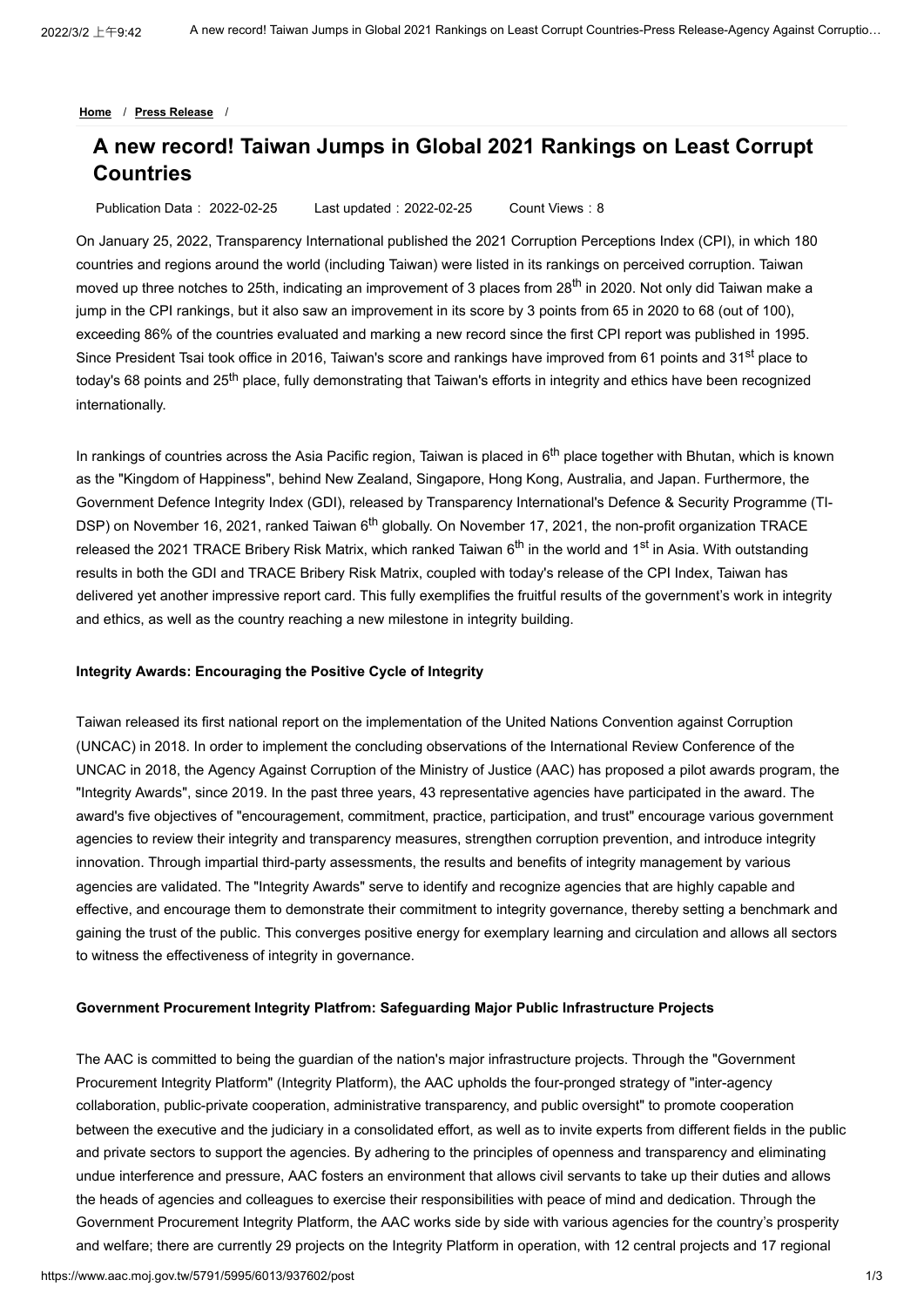2022/3/2 上午9:42 A new record! Taiwan Jumps in Global 2021 Rankings on Least Corrupt Countries-Press Release-Agency Against Corruptio...

projects, culminating in a total procurement amount of over NT\$781.2 billion. The AAC has also set up a special section on its official website to promote and market the successful cases of the Integrity Platform, which effectively helps to enhance the transparency of major procurement projects and strengthen the participation mechanism through external oversight. The results of relevant work have been highly recognized during the 24<sup>th</sup> Central Integrity Committee Meeting. In addition, Premier Su of the Executive Yuan has emphasized that "prevention is better than cure" and that the mechanism to prevent mistakes, crimes and corruption should be strengthened in order to implement clean governance and expand public participation.

## **Advocating Corporate Integrity and Connecting to Global Trends**

In response to the growing global attention on anti-corruption measures in the private sector, the AAC has been actively focusing on private sector governance issues in recent years. It has been working with various agencies to promote the deepening of "corporate integrity" and "legal compliance" in public-private partnerships to assist enterprises in strengthening integrity governance. In 2021, the AAC worked with the Ministry of Science and Technology, Ministry of Transportation and Communications, Ministry of Labor, Ministry of Economic Affairs and other competent authorities to jointly hold the Corporate Integrity Forum. The event invited representatives and senior managers from various chambers of commerce, foreign companies, financial institutions, listed companies, small and medium-sized enterprises, construction firms, and hi-tech enterprises to participate in the forum. Through presentations and discussions with industry, government, academia, NGOs, and benchmark enterprises, the AAC seeks to establish anti-corruption partnerships and advocate the spirit of integrity, compliance, and ethical responsibility in governance so that integrity can become a common belief for both public and private sectors. Through frequent exchanges in the public-private network, the AAC will espouse the value of integrity and improve the legal compliance system and transparent monitoring mechanism.

## **Dispelling the Myth of "Abuse of Power for Convenience":**

## **Win-win Governance Measures for both Government and Enterprises**

The AAC has taken the initiative to respond to the voices of the industry, urging civil servants to act in accordance with the law and be diligent in their duties. In collaboration with the Ministry of Economic Affairs, the Ministry of Science and Technology, the local governments of Taipei City, New Taipei City, Taoyuan City, Tainan City, Kaohsiung City, and Keelung City, the AAC held 10 large-scale advocacy seminars on "Promoting Industrial Development and Enhancing Administrative Efficiency - Dispelling the Myths of Abuse of Power for Convenience" in several locations across Taiwan, and invited enterprises from various industries, science parks and civil servants to participate. Through cross-ministerial, cross-regional cooperation with local governments and nationwide project advocacy, the seminars received enthusiastic responses from representatives of public and private sectors, successfully conveying the concept of transparent, simple and accessible government administration, and the importance of integrity in business. This is hoped to bring the private and public sector closer, enhance the overall competitiveness of the country, enable civil servants to work diligently and ethically, and streamline administrative efficiency, achieving the goal of sensible and well-grounded governance, and promoting a win-win situation for industry development and cooperation between the government and enterprises.

## **Support of Integrity Volunteers Empowers Greater Public Participation**

In order to realize the spirit of the United Nations Convention Against Corruption (UNCAC) in promoting social participation to enhance public awareness of anti-corruption, the AAC has been actively advocating and encouraging the public to participate in integrity volunteer work to promote the spirit of civic engagement and ethical society. As of 2021, 31 teams of AAC volunteers have been established nationwide, and the number of participating volunteers has increased by 10% each year for the past three years. At present, 1,929 volunteers are engaged in integrity work and advocacy, with main services including "integrity advocacy", "public oversight", "integrity inspection", "review of administrative transparency measures" and "integrity education", etc. The teams are also able to reach out to communities, schools and villages to help promote the concept of integrity, which is a great help to encourage integrity work and expand community participation.